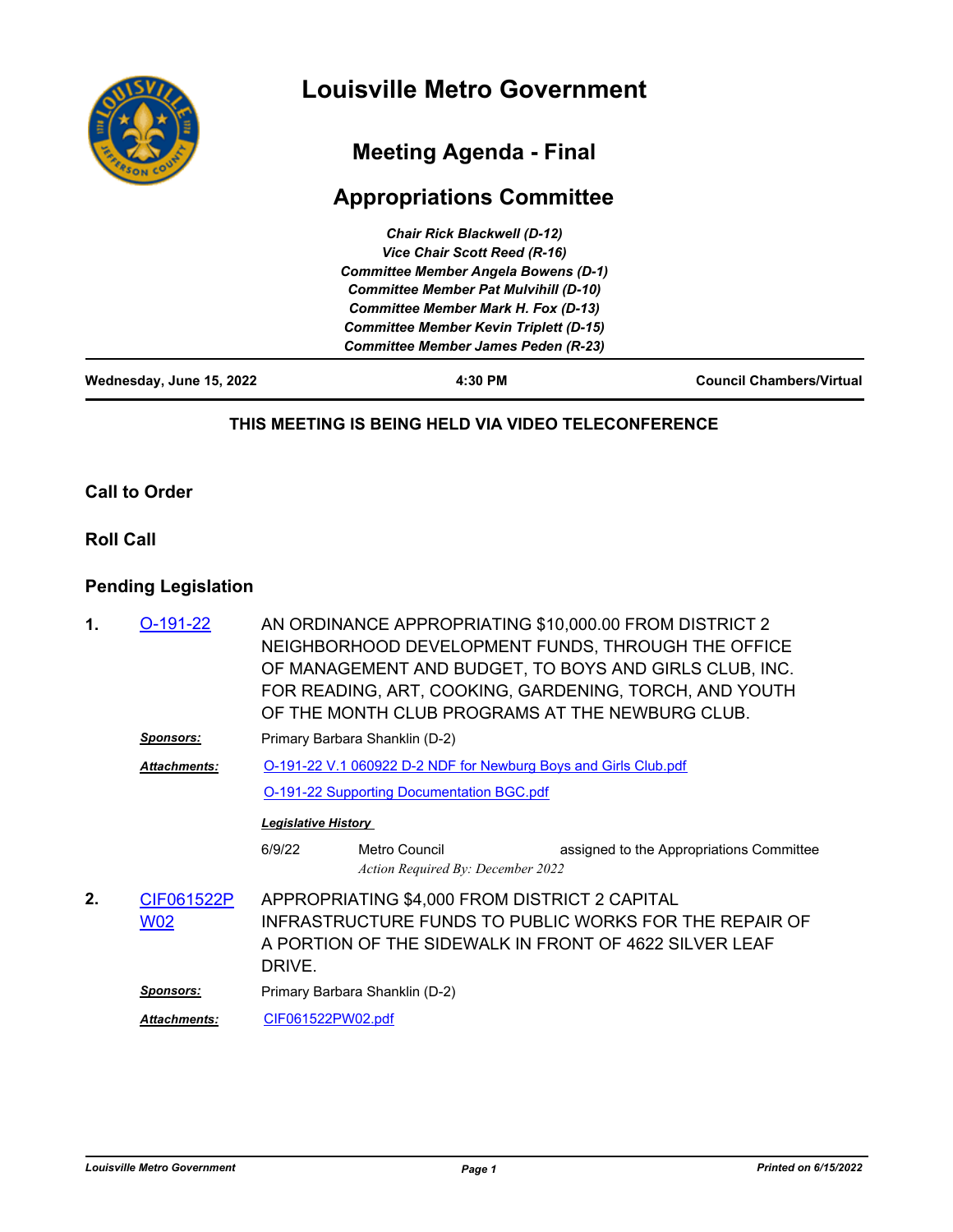APPROPRIATING \$188 FROM DISTRICT 2 CAPITAL INFRASTRUCTURE FUNDS TO PUBIC WORKS TO FABRICATE AND INSTALL A HONORARY STREET SIGN IN HONOR OF AUGUSTA Y. THOMAS AT THE CORNER OF ILEX AVENUE AND SHASTA TRAIL. **3.** [CIF061522P](http://louisville.legistar.com/gateway.aspx?m=l&id=/matter.aspx?key=60662) W02A *Sponsors:* Primary Barbara Shanklin (D-2) *Attachments:* [CIF061522PW02A.pdf](http://louisville.legistar.com/gateway.aspx?M=F&ID=fcda90db-1670-4e5e-9866-5838a289cb1f.pdf) APPROPRIATING \$1,610 FROM DISTRICT 2 CAPITAL INFRASTRUCTURE FUNDS TO SOLID WASTE MANAGEMENT SERVICES FOR THE PURCHASE AND INSTALLATION OF TWO METAL TRASH CANS AT THE BUS STOPS LOCATED AT THE INTERSECTION OF EAST INDIAN TRAIL AND UNSELD BOULEVARD, AND PUBLIC WORKS WILL ASSIST TO ENSURE PROPER INSTALLATION. **4.** [CIF061522S](http://louisville.legistar.com/gateway.aspx?m=l&id=/matter.aspx?key=60385) WMS02 **Sponsors:** Primary Barbara Shanklin (D-2) *Attachments:* [CIF061522SWMS02.pdf](http://louisville.legistar.com/gateway.aspx?M=F&ID=b2f6aa58-0a6e-4129-8242-538ddad4ceda.pdf) APPROPRIATING \$2,475 FROM DISTRICT 3 CAPITAL INFRASTRUCTURE FUNDS TO PUBLIC WORKS FOR AN ADDITIONAL SPEED HUMP AND SPEED HUMP SIGN ON OLEANDA AVENUE BETWEEN 7TH STREET ROAD AND OLEANDA COURT. **5.** [CIF061522P](http://louisville.legistar.com/gateway.aspx?m=l&id=/matter.aspx?key=60657) W03 **Sponsors:** Primary Keisha Dorsey (D-3) *Attachments:* [CIF061522PW03.pdf](http://louisville.legistar.com/gateway.aspx?M=F&ID=71d35c65-e7c1-46bd-8387-e39258abeadb.pdf) APPROPRIATING \$4,999 FROM DISTRICT 4 NEIGHBORHOOD DEVELOPMENT FUNDS, THROUGH THE OFFICE OF MANAGEMENT AND BUDGET, TO BIG BROTHERS/BIG SISTERS OF KENTUCKIANA, INC. TO ASSIST IN RECRUITING MENTORS. **6.** [NDF061522B](http://louisville.legistar.com/gateway.aspx?m=l&id=/matter.aspx?key=60663) BBS04 **Sponsors:** Primary Jecorey Arthur (D-4) *Attachments:* [NDF061522BBBS04.pdf](http://louisville.legistar.com/gateway.aspx?M=F&ID=1690d2d2-33ab-449d-98ce-c33170471bdb.pdf) APPROPRIATING \$5,000 FROM DISTRICT 4 NEIGHBORHOOD DEVELOPMENT FUNDS, THROUGH THE OFFICE OF MANAGEMENT AND BUDGET, TO THE DOWNTOWN DEVELOPMENT CORPORATION FOR THE I WAS HERE PROJECT. **7.** [NDF061522D](http://louisville.legistar.com/gateway.aspx?m=l&id=/matter.aspx?key=60664) DC<sub>04</sub> **Sponsors:** Primary Jecorey Arthur (D-4) *Attachments:* [NDF061522DDC04.pdf](http://louisville.legistar.com/gateway.aspx?M=F&ID=d99d6629-327a-4945-987b-aa9e67f529ee.pdf)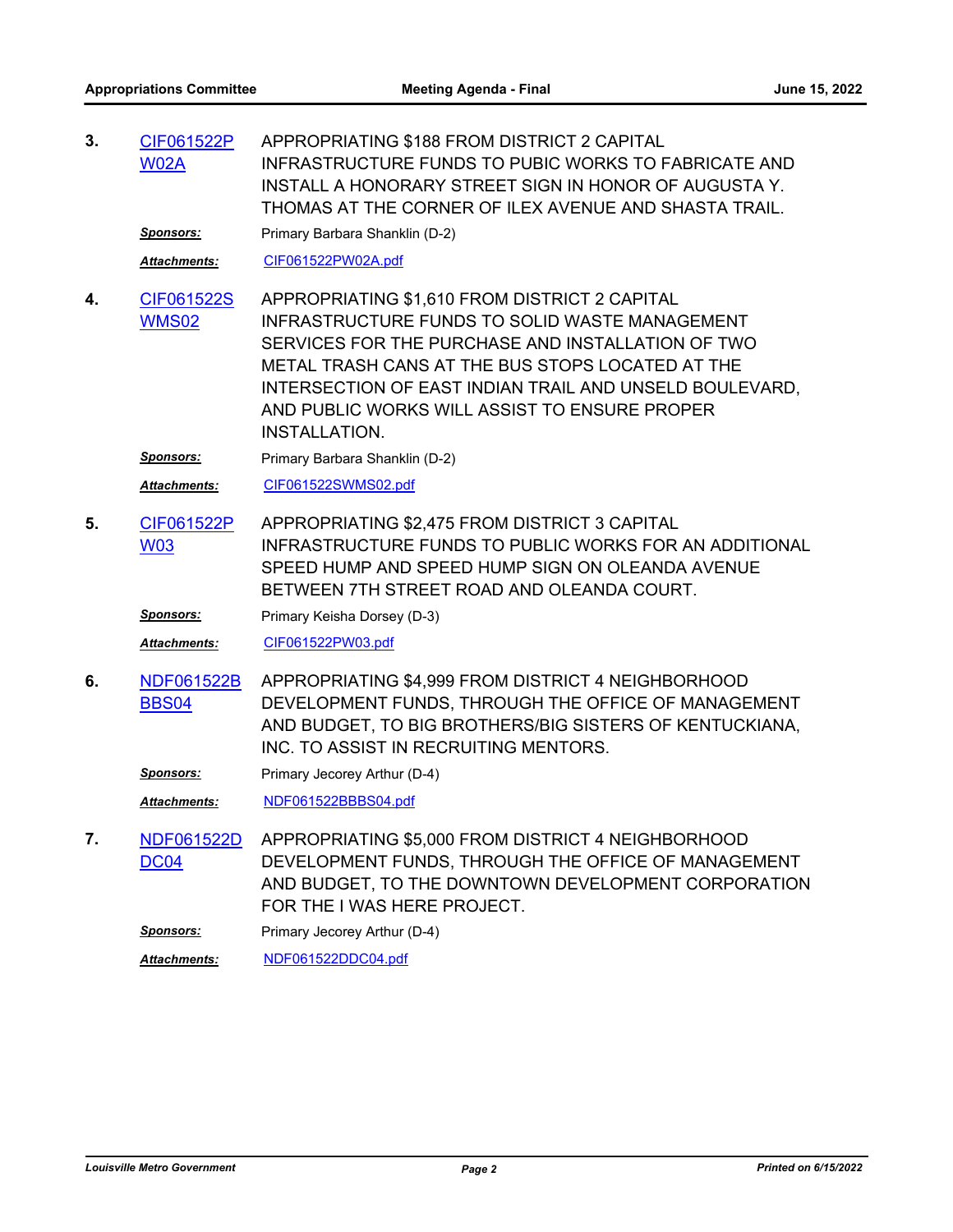APPROPRIATING \$500 FROM DISTRICT 5 NEIGHBORHOOD **8.** [CONDF06152](http://louisville.legistar.com/gateway.aspx?m=l&id=/matter.aspx?key=60404) DEVELOPMENT FUNDS, THROUGH THE OFFICE OF MANAGEMENT AND BUDGET, TO THE AFRICAN AMERICAN AMATEUR GOLFERS' ASSOCIATION FOR THE FATHER'S DAY AND JUNETEENTH TOURNAMENT AND CELEBRATION. 2AAAGA05

**Sponsors:** Primary Donna L. Purvis (D-5)

Attachments: [CONDF061522AAAGA05.pdf](http://louisville.legistar.com/gateway.aspx?M=F&ID=67994300-34c0-465e-a27b-410b3750790e.pdf)

APPROPRIATING \$300 FROM DISTRICT 5 NEIGHBORHOOD DEVELOPMENT FUNDS, THROUGH THE OFFICE OF MANAGEMENT AND BUDGET, TO PHI BETA SIGMA FRATERNITY, INC. FOR THE ANNUAL CHESTER SMITH GOLF SCRAMBLE. **9.** [CONDF06152](http://louisville.legistar.com/gateway.aspx?m=l&id=/matter.aspx?key=60405) 2PBS05

*Sponsors:* Primary Donna L. Purvis (D-5)

*Attachments:* [CONDF061522PBS05.pdf](http://louisville.legistar.com/gateway.aspx?M=F&ID=2c719dc8-232b-402e-8cad-a825caf417e4.pdf)

APPROPRIATING \$300 FROM DISTRICT 14 NEIGHBORHOOD DEVELOPMENT FUNDS, THROUGH THE OFFICE OF MANAGEMENT AND BUDGET, TO THE ASSOCIATION OF COMMUNITY MINISTRIES FOR THE CELEBRATION OF CONNECTIONS EVENT THAT TOOK PLACE ON MAY 25, 2022. **10.** [NDF061522A](http://louisville.legistar.com/gateway.aspx?m=l&id=/matter.aspx?key=60675) CM14

**Sponsors:** Primary Cindi Fowler (D-14)

*Attachments:* [NDF061522ACM14.pdf](http://louisville.legistar.com/gateway.aspx?M=F&ID=b9df98f9-bdbf-45f9-b931-c8b32749cd30.pdf)

APPROPRIATING \$4,000 FROM DISTRICT 14 NEIGHBORHOOD DEVELOPMENT FUNDS TO THE LOUISVILLE METRO POLICE DEPARTMENT, 3RD DIVISION, TO PAY FOR OVERTIME EXPENSES FOR EXTRA PATROLLING OF STREETS IN DISTRICT 14 DUE TO EXCESS SPEEDING AND OTHER TRAFFIC VIOLATIONS. **11.** [NDF061522L](http://louisville.legistar.com/gateway.aspx?m=l&id=/matter.aspx?key=60686) MPD14

**Sponsors:** Primary Cindi Fowler (D-14)

*Attachments:* [NDF061522LMPD14.pdf](http://louisville.legistar.com/gateway.aspx?M=F&ID=8320cad6-38e6-4c3e-b0ab-c1ca0ad5c8f6.pdf)

- AN ORDINANCE APPROPRIATING \$8,800 FROM DISTRICT 21 NEIGHBORHOOD DEVELOPMENT FUNDS, THROUGH PUBLIC WORKS, TO INTEGRATED SERVICES, INC. FOR LANDSCAPE MAINTENANCE AT THE SOUTH THIRD STREET AND SOUTHERN PARKWAY INTERCHANGE RAMP. **12.** [O-181-22](http://louisville.legistar.com/gateway.aspx?m=l&id=/matter.aspx?key=60353)
	- **Sponsors:** Primary Nicole George (D-21)

[O-181-22 V.1 060922 D-21 NDF for Landscaping at 3rd and Southern Pkwy Inte](http://louisville.legistar.com/gateway.aspx?M=F&ID=975da8ee-485e-4fe1-8770-6b710228f6b5.pdf)r *Attachments:*

[O-181-22 Supporting Documentation PW.pdf](http://louisville.legistar.com/gateway.aspx?M=F&ID=5be9bdfe-62ed-4103-bc5a-fac356626bba.pdf)

#### *Legislative History*

6/9/22 Metro Council assigned to the Appropriations Committee *Action Required By: December 2022*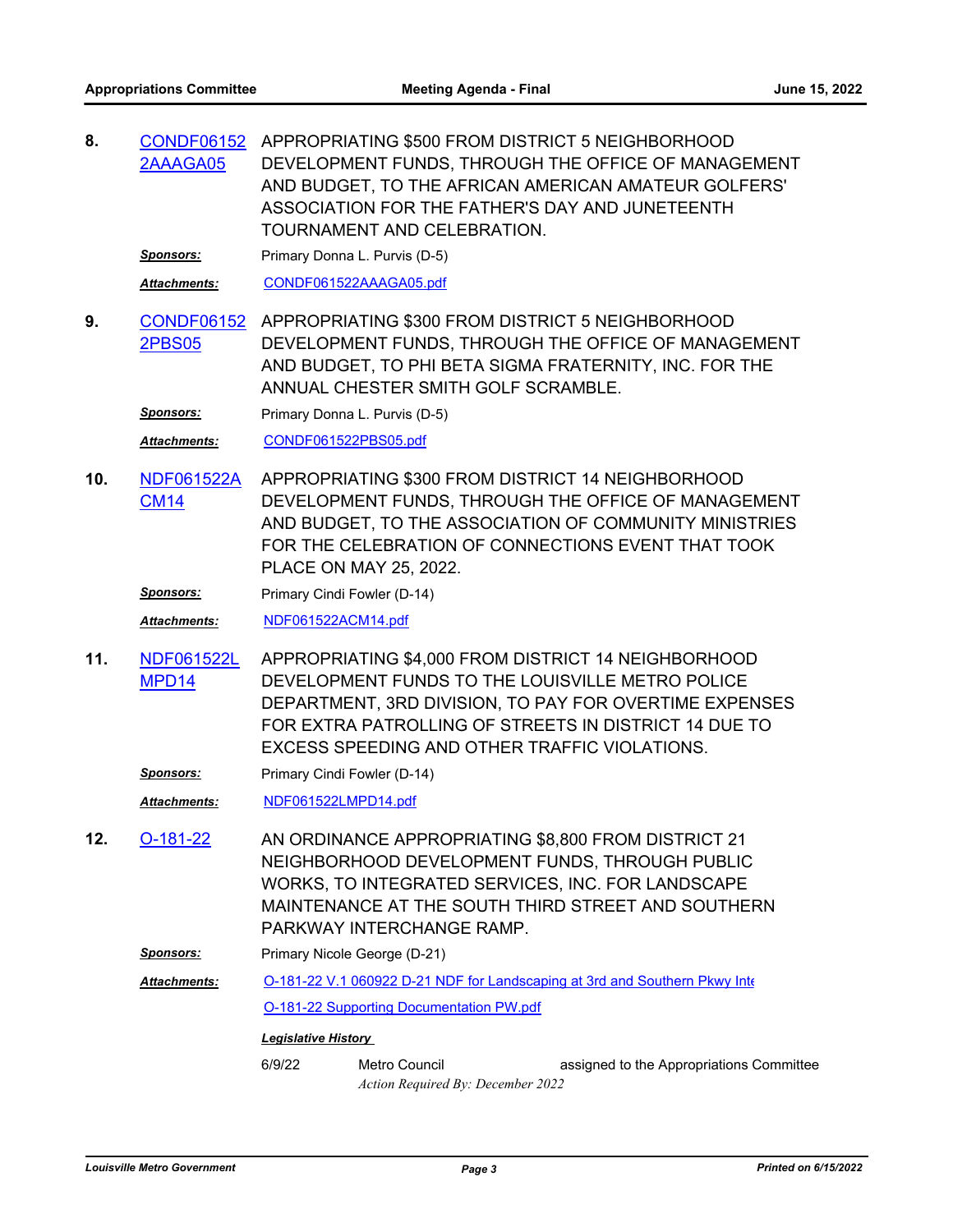| 13.                                                                                                                                                                                                                                                                                                                             | $O-184-22$                 | AN ORDINANCE APPROPRIATING \$5,000 FROM NEIGHBORHOOD<br>DEVELOPMENT FUNDS IN THE FOLLOWING MANNER: \$5,000 FROM<br>DISTRICT 21; TO DEVELOP LOUISVILLE FOR THE SOUTHWEST<br>DREAM TEAM TO PRINT SOUTH POINTS SCENIC AREA MAP CARDS,<br>SOUTH POINTS SCENIC AREA SIGNAGE, ADMINISTRATIVE FEES<br>FOR THE FACILITATION OF THE TAYLOR/NEW CUT NETWORK, AND<br>THE HIRING OF A CONSULTANT FOR CORRIDOR BRANDING OF THE<br>TAYLOR/NEW CUT NETWORK. |                                                                                     |                                                                                                                                                                      |
|---------------------------------------------------------------------------------------------------------------------------------------------------------------------------------------------------------------------------------------------------------------------------------------------------------------------------------|----------------------------|----------------------------------------------------------------------------------------------------------------------------------------------------------------------------------------------------------------------------------------------------------------------------------------------------------------------------------------------------------------------------------------------------------------------------------------------|-------------------------------------------------------------------------------------|----------------------------------------------------------------------------------------------------------------------------------------------------------------------|
| <u>Sponsors:</u>                                                                                                                                                                                                                                                                                                                |                            | Primary Nicole George (D-21)                                                                                                                                                                                                                                                                                                                                                                                                                 |                                                                                     |                                                                                                                                                                      |
|                                                                                                                                                                                                                                                                                                                                 | <b>Attachments:</b>        | O-184-22 V.1 060922 NDF to Southwest Dream Team.pdf                                                                                                                                                                                                                                                                                                                                                                                          |                                                                                     |                                                                                                                                                                      |
|                                                                                                                                                                                                                                                                                                                                 |                            |                                                                                                                                                                                                                                                                                                                                                                                                                                              | <b>O-184-22 Supporting Documentation DL.pdf</b>                                     |                                                                                                                                                                      |
|                                                                                                                                                                                                                                                                                                                                 |                            | <b>Legislative History</b>                                                                                                                                                                                                                                                                                                                                                                                                                   |                                                                                     |                                                                                                                                                                      |
|                                                                                                                                                                                                                                                                                                                                 |                            | 6/9/22                                                                                                                                                                                                                                                                                                                                                                                                                                       | <b>Metro Council</b><br>Action Required By: December 2022                           | assigned to the Appropriations Committee                                                                                                                             |
| 14.                                                                                                                                                                                                                                                                                                                             | O-193-22                   | AN ORDINANCE APPROPRIATING \$8,000 FROM NEIGHBORHOOD<br>DEVELOPMENT FUNDS IN THE FOLLOWING MANNER: \$6,000 FROM<br>DISTRICT 21 AND \$2,000 FROM DISTRICT 15; TO DEVELOP<br>LOUISVILLE FOR THE CENTER FOR NEIGHBORHOODS' PAINT<br>PROJECT ON TAYLOR BOULEVARD.                                                                                                                                                                                |                                                                                     |                                                                                                                                                                      |
|                                                                                                                                                                                                                                                                                                                                 | <u>Sponsors:</u>           |                                                                                                                                                                                                                                                                                                                                                                                                                                              | Primary Nicole George (D-21) and Primary Kevin Triplett (D-15)                      |                                                                                                                                                                      |
|                                                                                                                                                                                                                                                                                                                                 | <b>Attachments:</b>        |                                                                                                                                                                                                                                                                                                                                                                                                                                              |                                                                                     | O-193-22 V.1 060222 NDF for Center for Neighborhoods' PAINT Project.pdf                                                                                              |
|                                                                                                                                                                                                                                                                                                                                 |                            | <b>O-193-22 Supporting Documentation DL.pdf</b>                                                                                                                                                                                                                                                                                                                                                                                              |                                                                                     |                                                                                                                                                                      |
|                                                                                                                                                                                                                                                                                                                                 |                            | <b>Legislative History</b>                                                                                                                                                                                                                                                                                                                                                                                                                   |                                                                                     |                                                                                                                                                                      |
|                                                                                                                                                                                                                                                                                                                                 |                            | 6/9/22                                                                                                                                                                                                                                                                                                                                                                                                                                       | <b>Metro Council</b><br>Action Required By: December 2022                           | assigned to the Appropriations Committee                                                                                                                             |
| CIF061522P<br>APPROPRIATING \$4,720 FROM DISTRICT 21 CAPITAL<br>15.<br><b>INFRASTRUCTURE FUNDS TO PUBLIC WORKS FOR THE</b><br>W <sub>21</sub><br>INSTALLATION OF EIGHT AUDIBLE BUTTONS AT THE INTERSECTION<br>OF SOUTH 3RD STREET AND SOUTHLAND BOULEVARD NEAR<br>RUTHERFORD ELEMENTARY SCHOOL TO IMPROVE PEDESTRIAN<br>SAFETY. |                            |                                                                                                                                                                                                                                                                                                                                                                                                                                              |                                                                                     |                                                                                                                                                                      |
|                                                                                                                                                                                                                                                                                                                                 | <u>Sponsors:</u>           | Primary Nicole George (D-21)                                                                                                                                                                                                                                                                                                                                                                                                                 |                                                                                     |                                                                                                                                                                      |
|                                                                                                                                                                                                                                                                                                                                 | Attachments:               | CIF061522PW21.pdf                                                                                                                                                                                                                                                                                                                                                                                                                            |                                                                                     |                                                                                                                                                                      |
| 16.                                                                                                                                                                                                                                                                                                                             | CIF061522S<br><b>WMS21</b> |                                                                                                                                                                                                                                                                                                                                                                                                                                              | APPROPRIATING \$12,880 FROM DISTRICT 21 CAPITAL<br><b>LOCATIONS IN DISTRICT 21.</b> | <b>INFRASTRUCTURE FUNDS TO SOLID WASTE MANAGEMENT</b><br>SERVICES FOR THE PURCHASE OF 16 TRASH RECEPTACLES TO<br>BE INSTALLED IN THE PUBLIC RIGHT OF WAYS AT VARIOUS |
|                                                                                                                                                                                                                                                                                                                                 | <u>Sponsors:</u>           |                                                                                                                                                                                                                                                                                                                                                                                                                                              | Primary Nicole George (D-21)                                                        |                                                                                                                                                                      |
|                                                                                                                                                                                                                                                                                                                                 | Attachments:               | CIF061522SWMS21.pdf                                                                                                                                                                                                                                                                                                                                                                                                                          |                                                                                     |                                                                                                                                                                      |